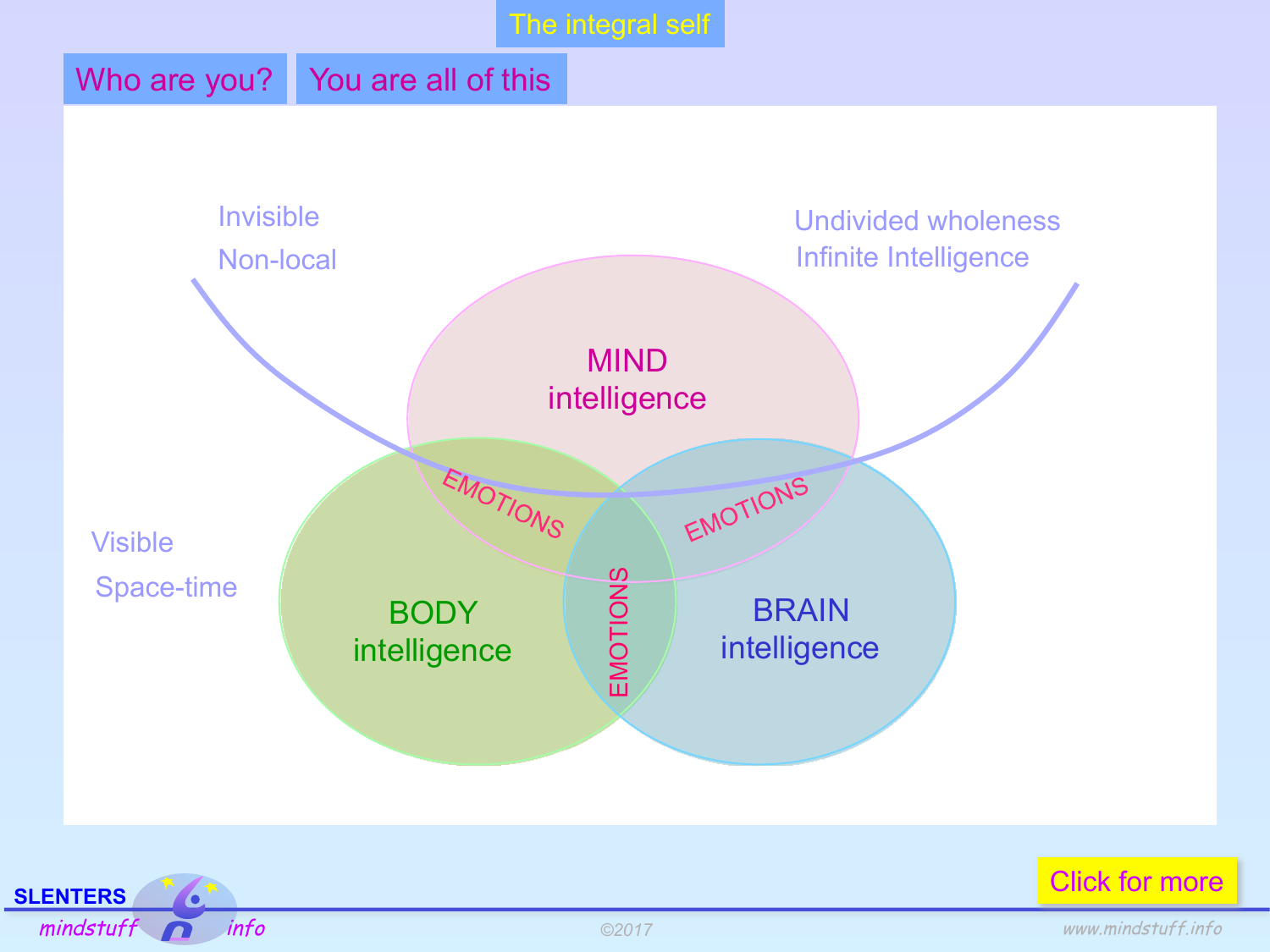



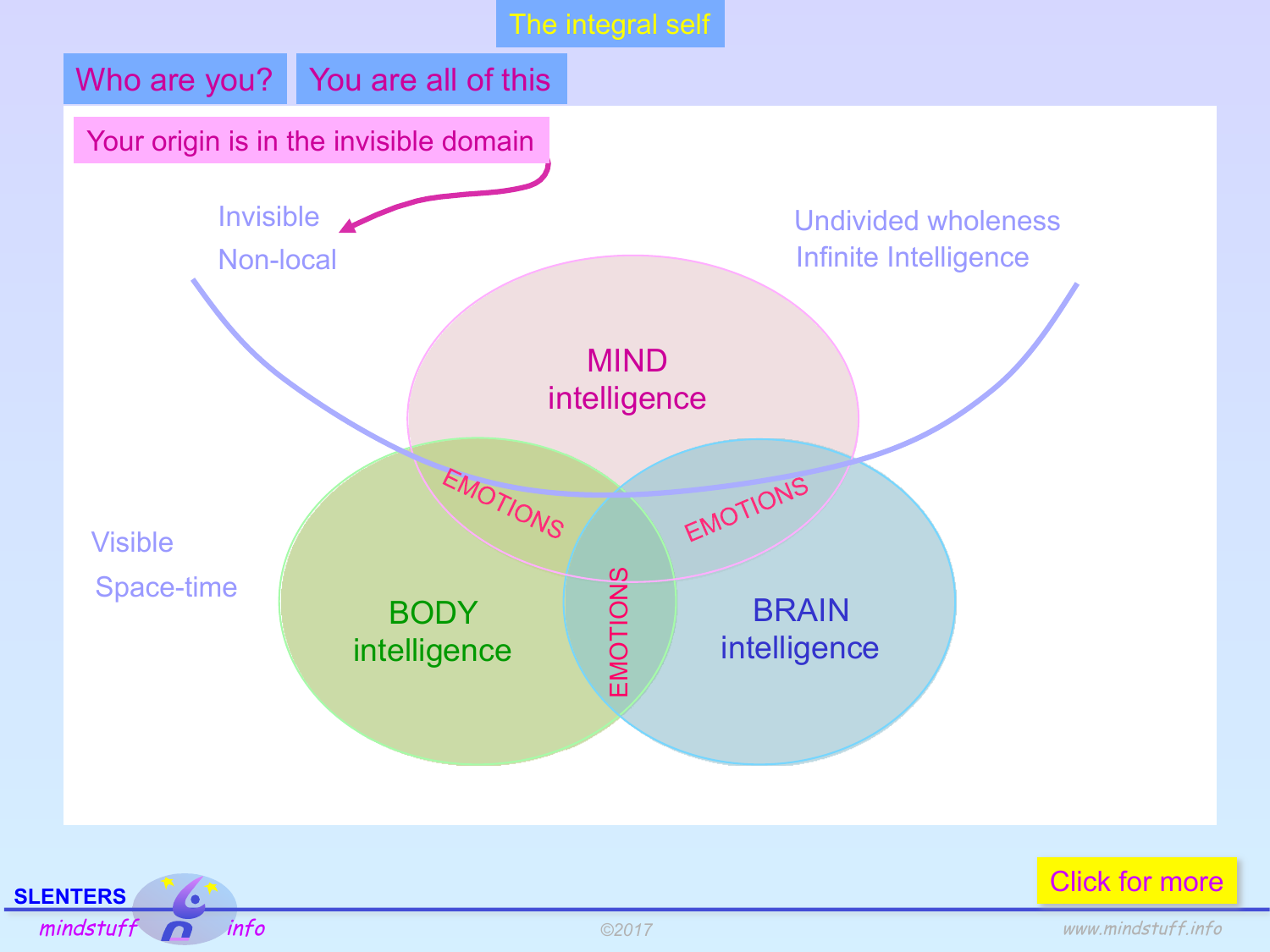



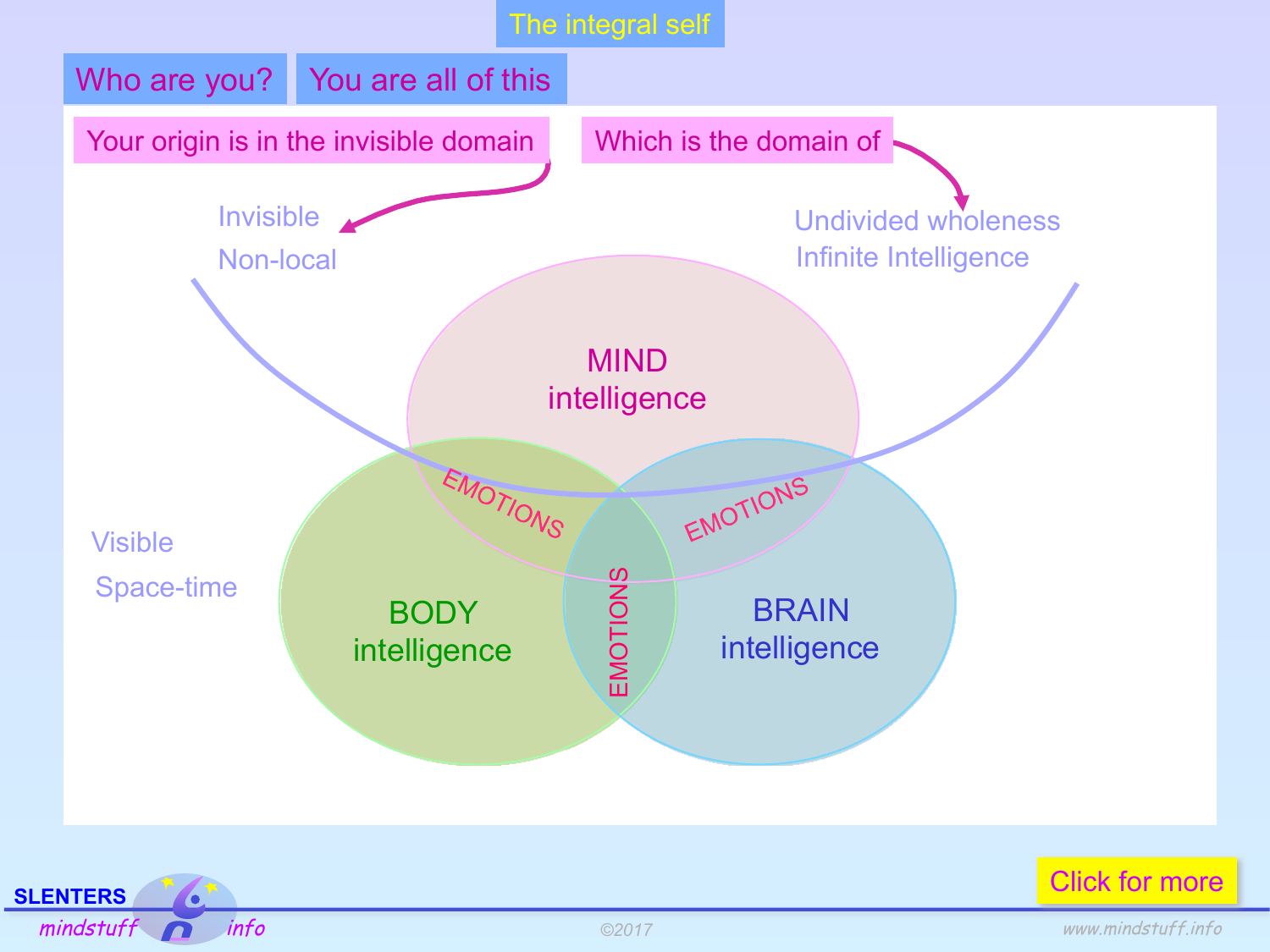



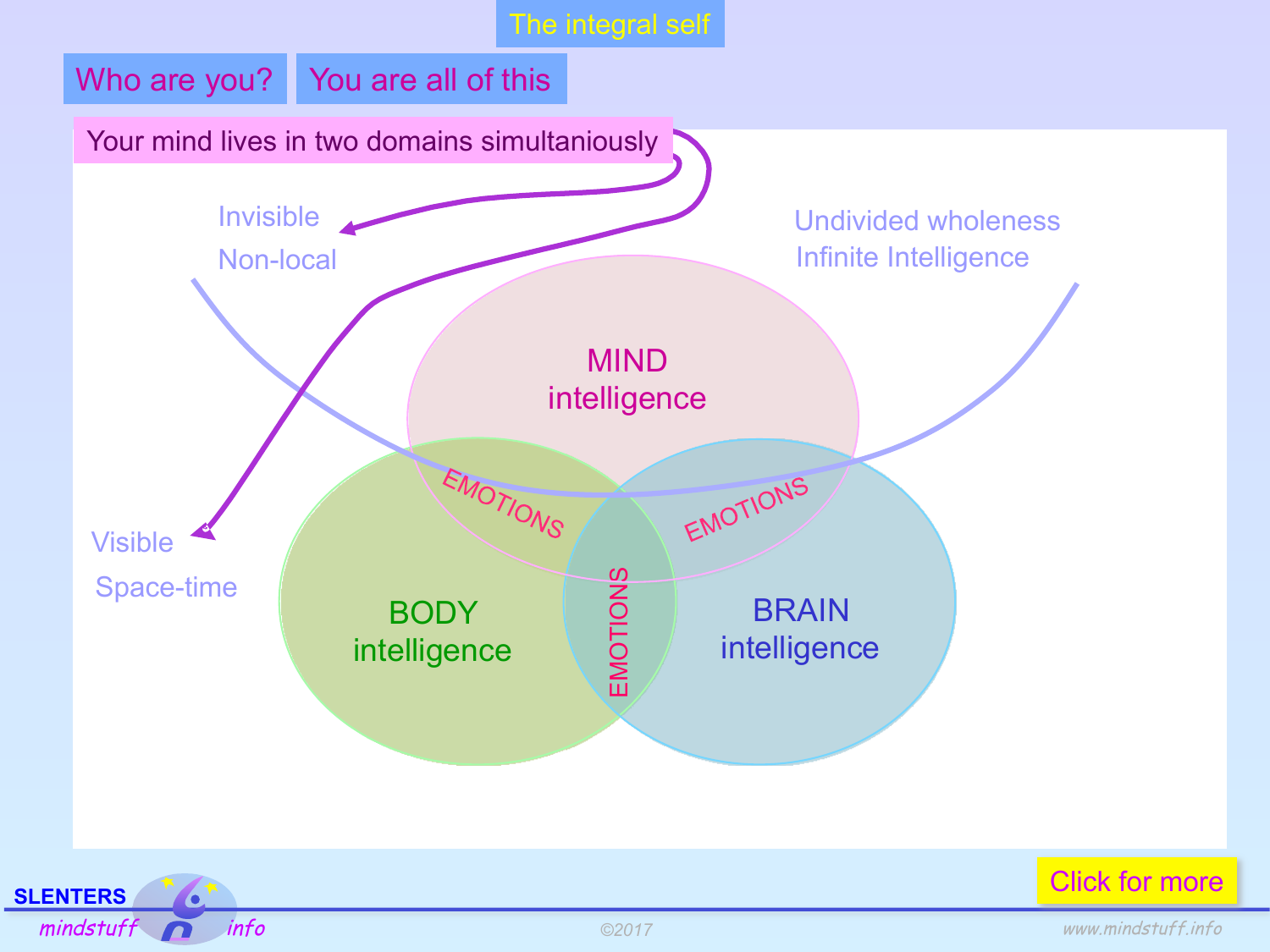



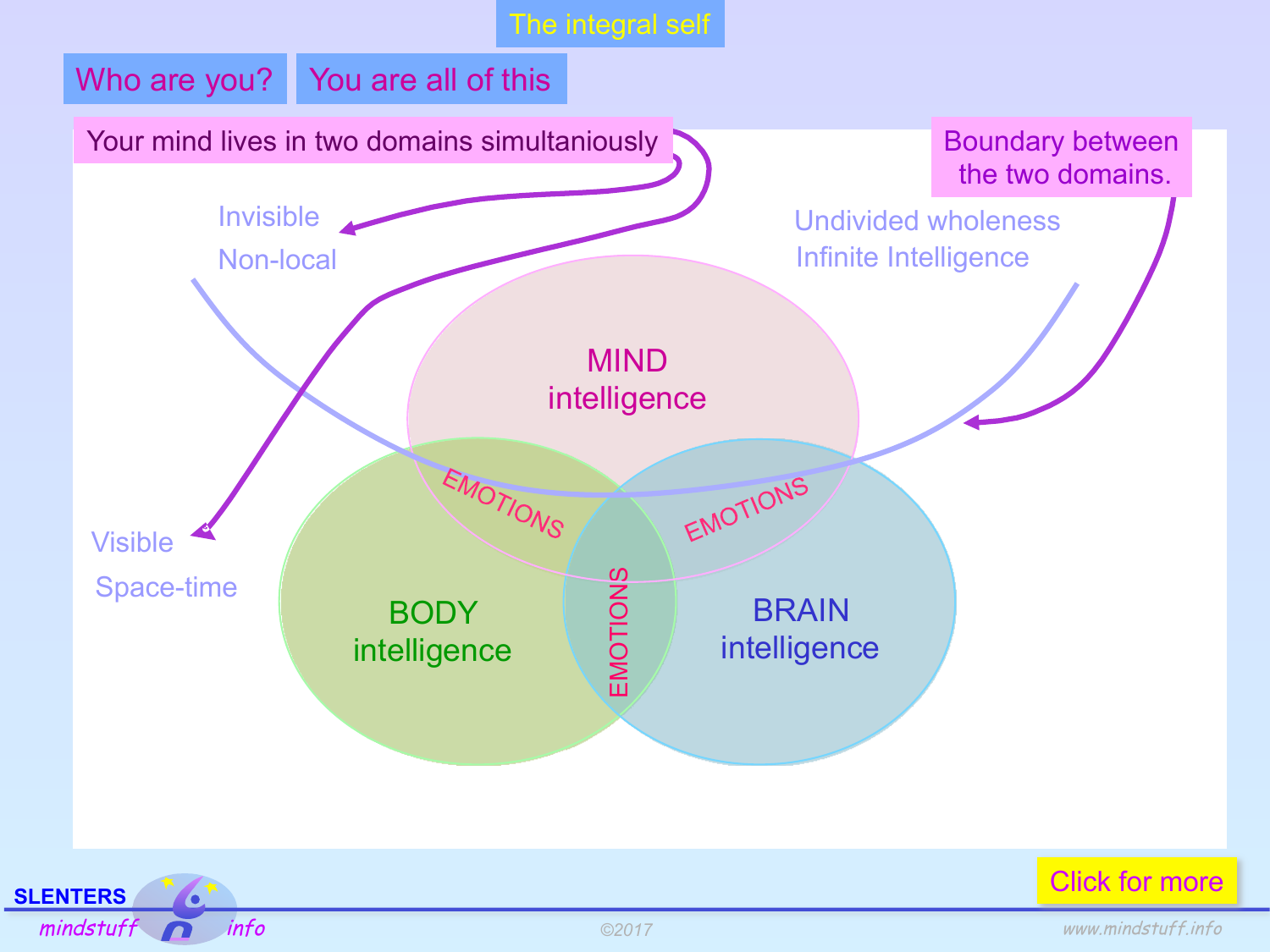

**SLENTERS**  Ō. mindstuff info info and the second www.mindstuff.info

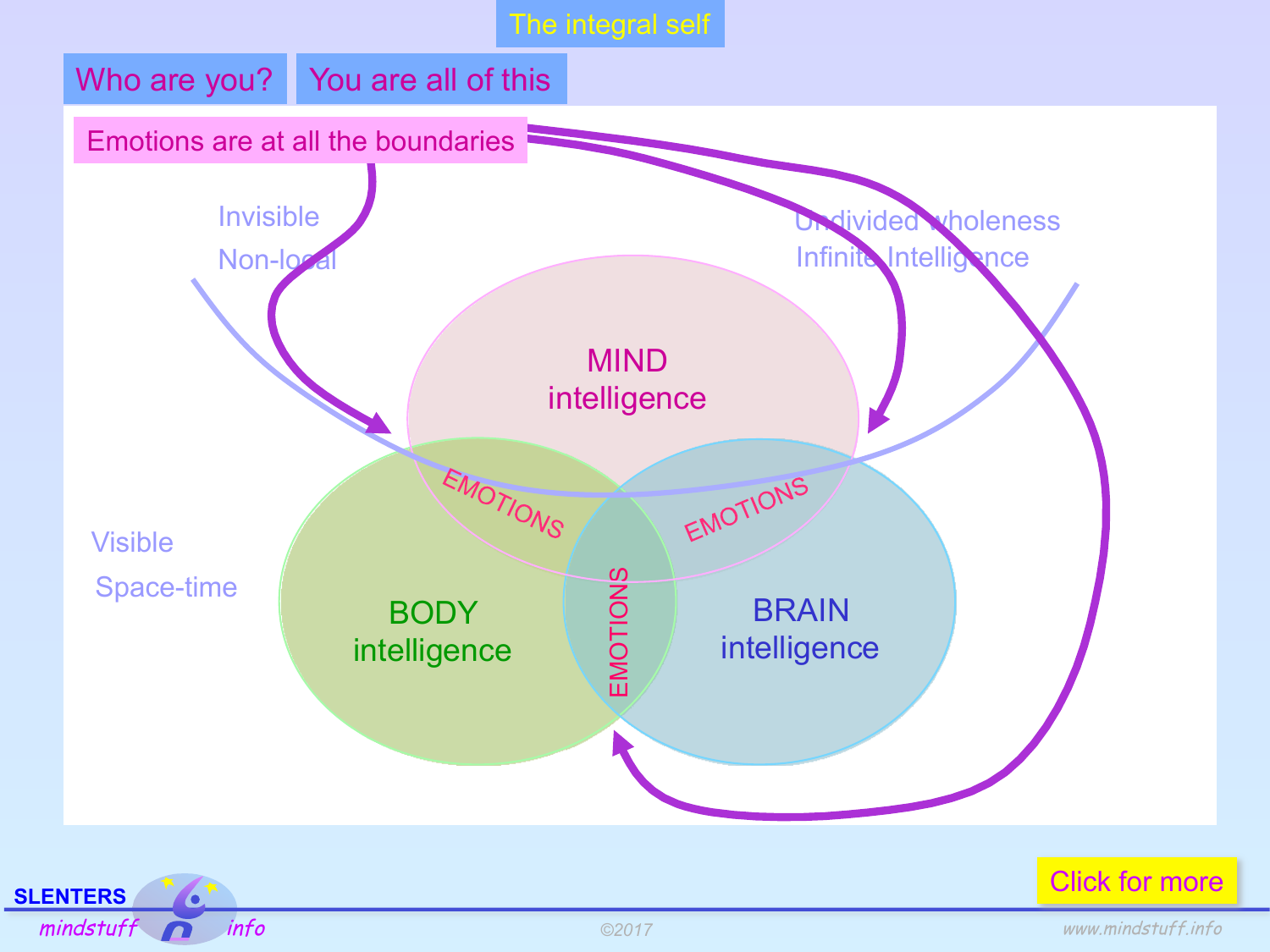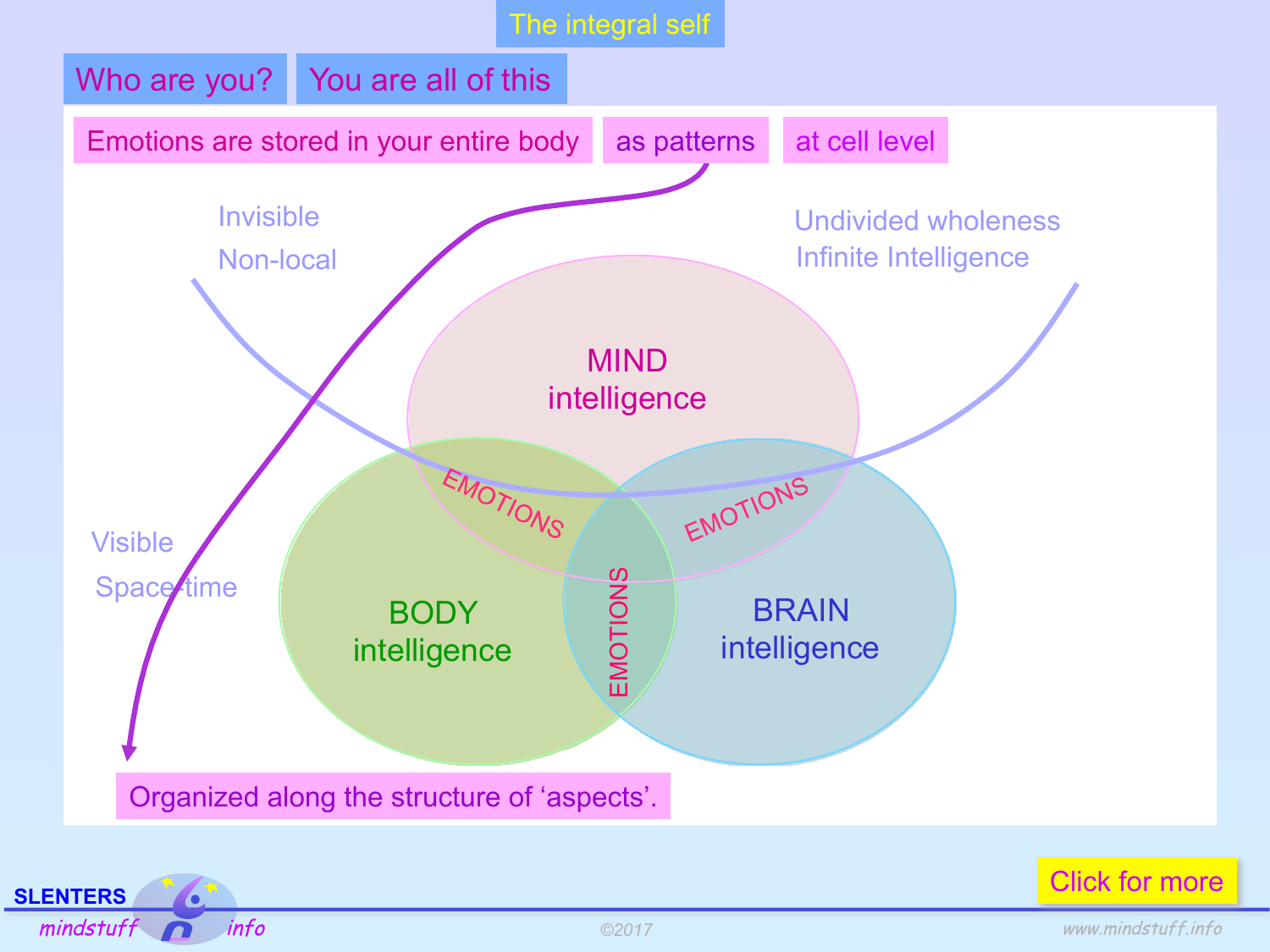# Who are you? You are all of this

#### You shape your life from the inside out





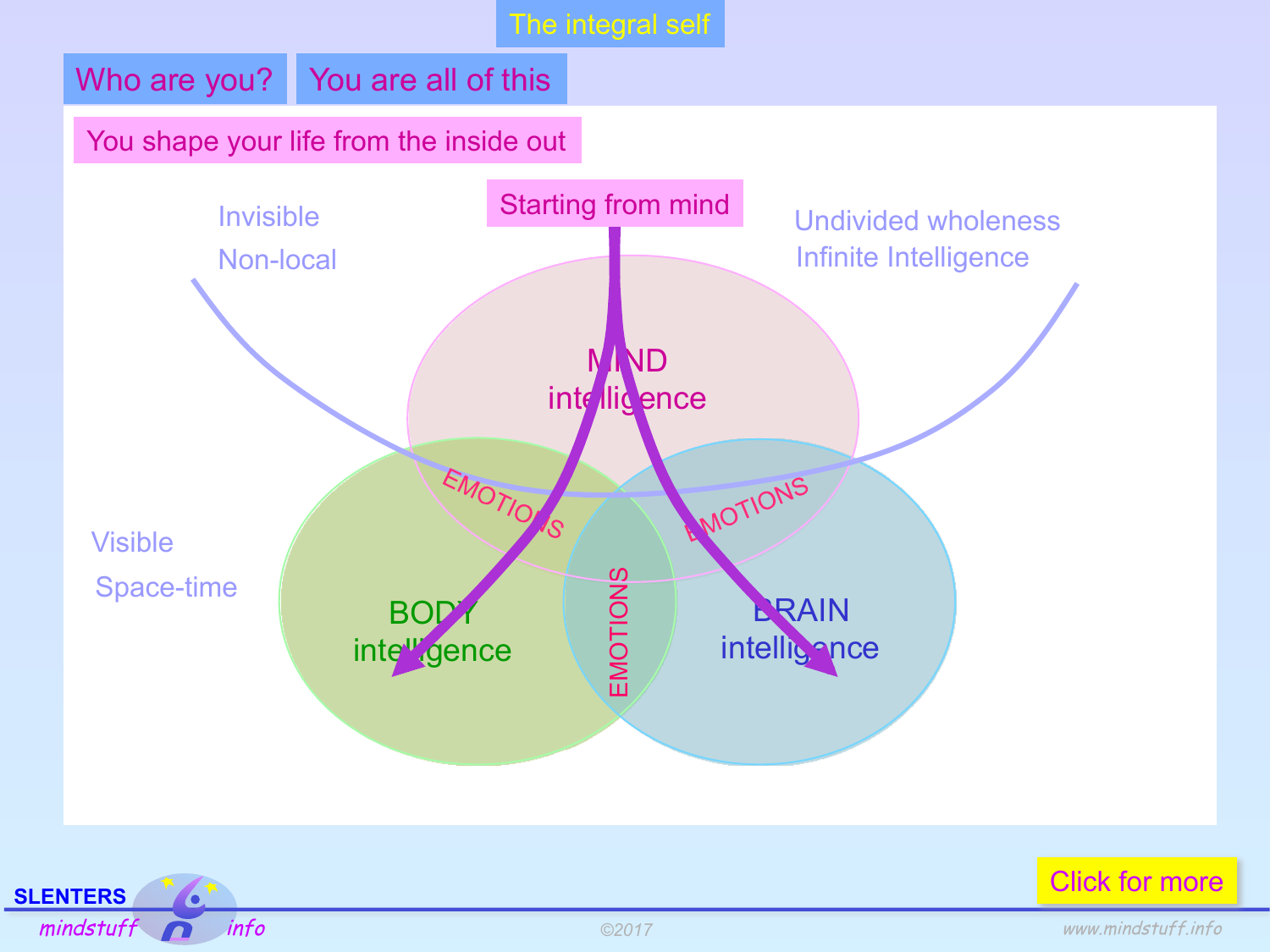# Who are you?



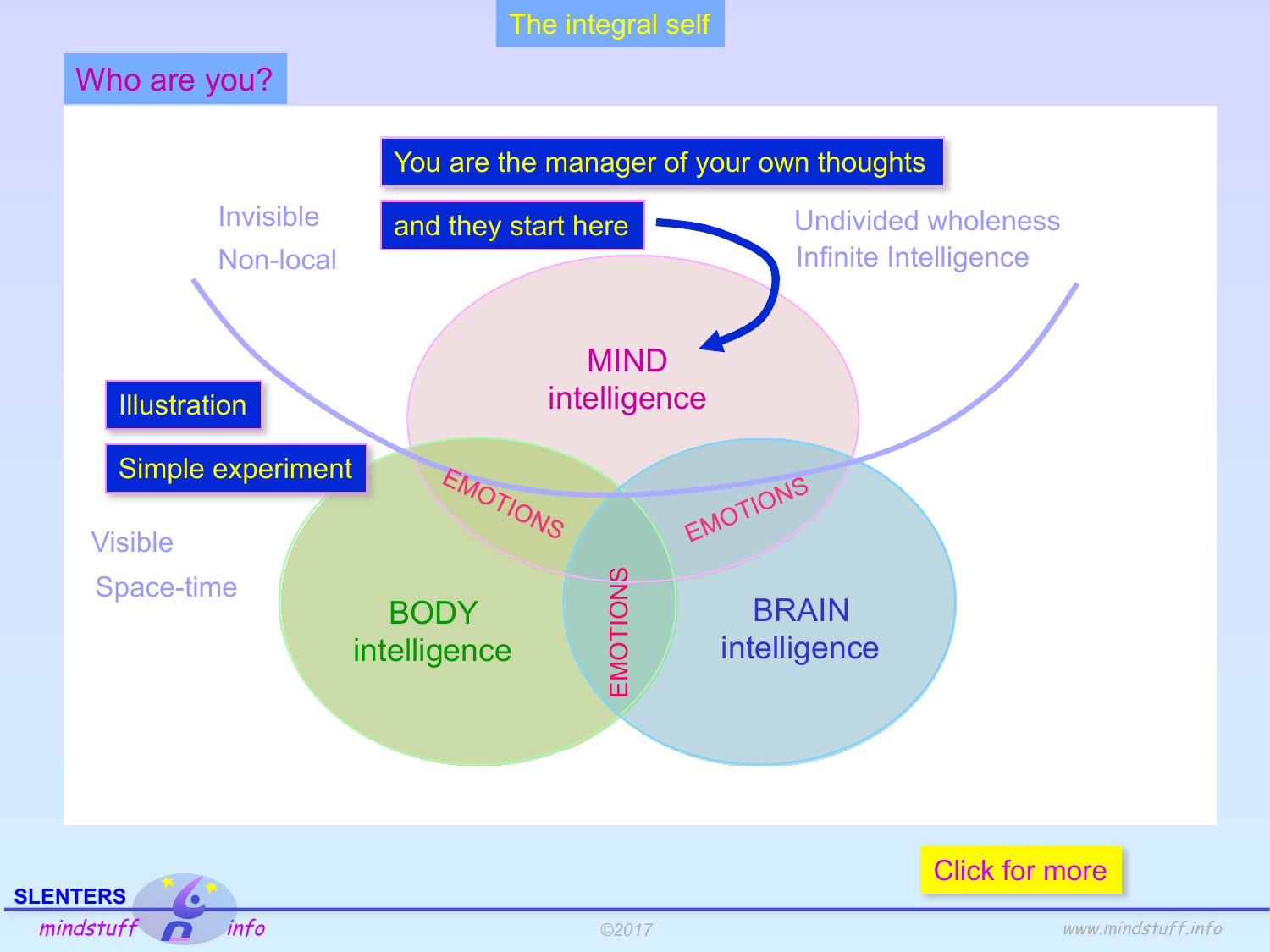# Who are you?





Hold and click for more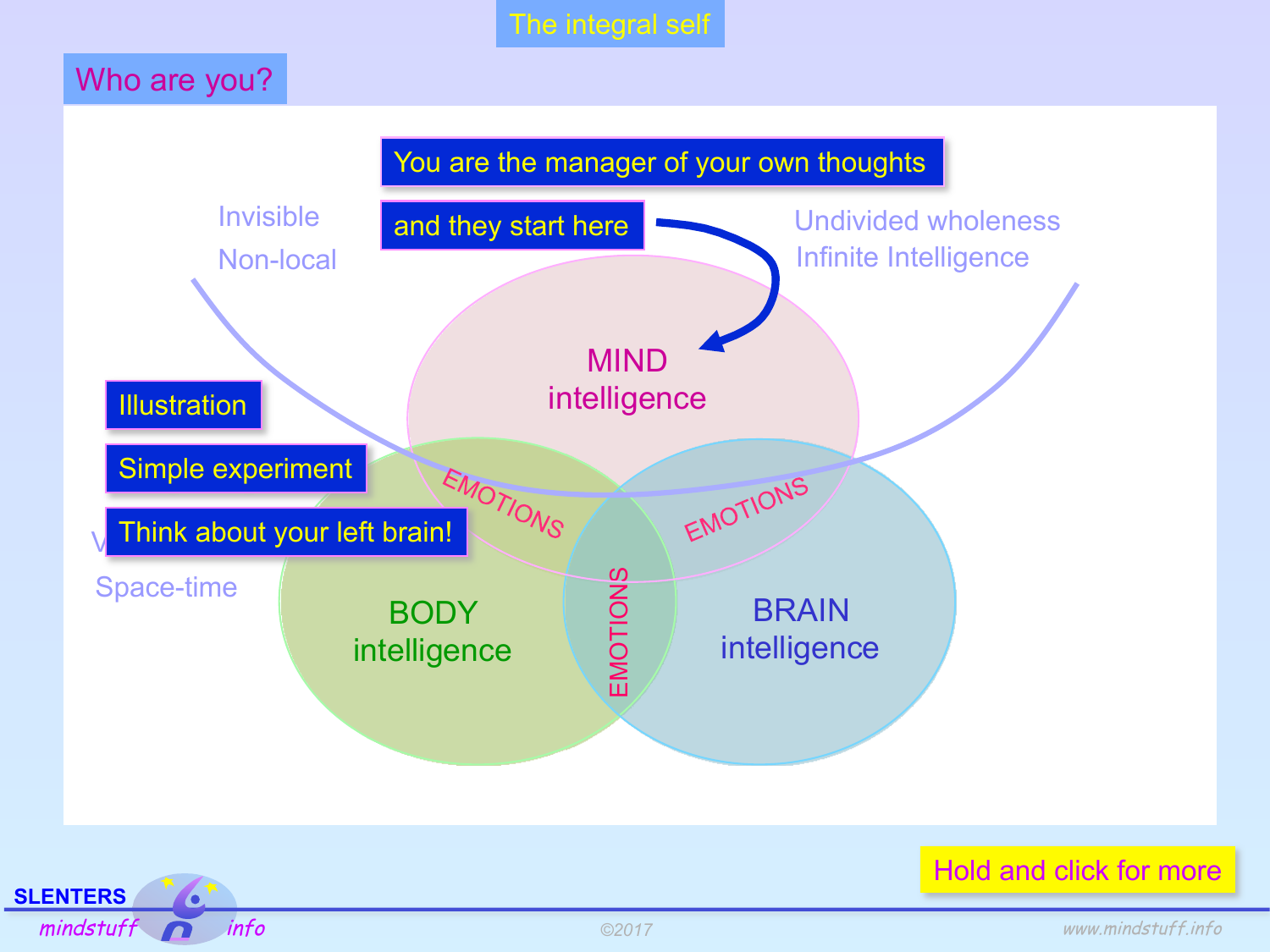# Who are you?



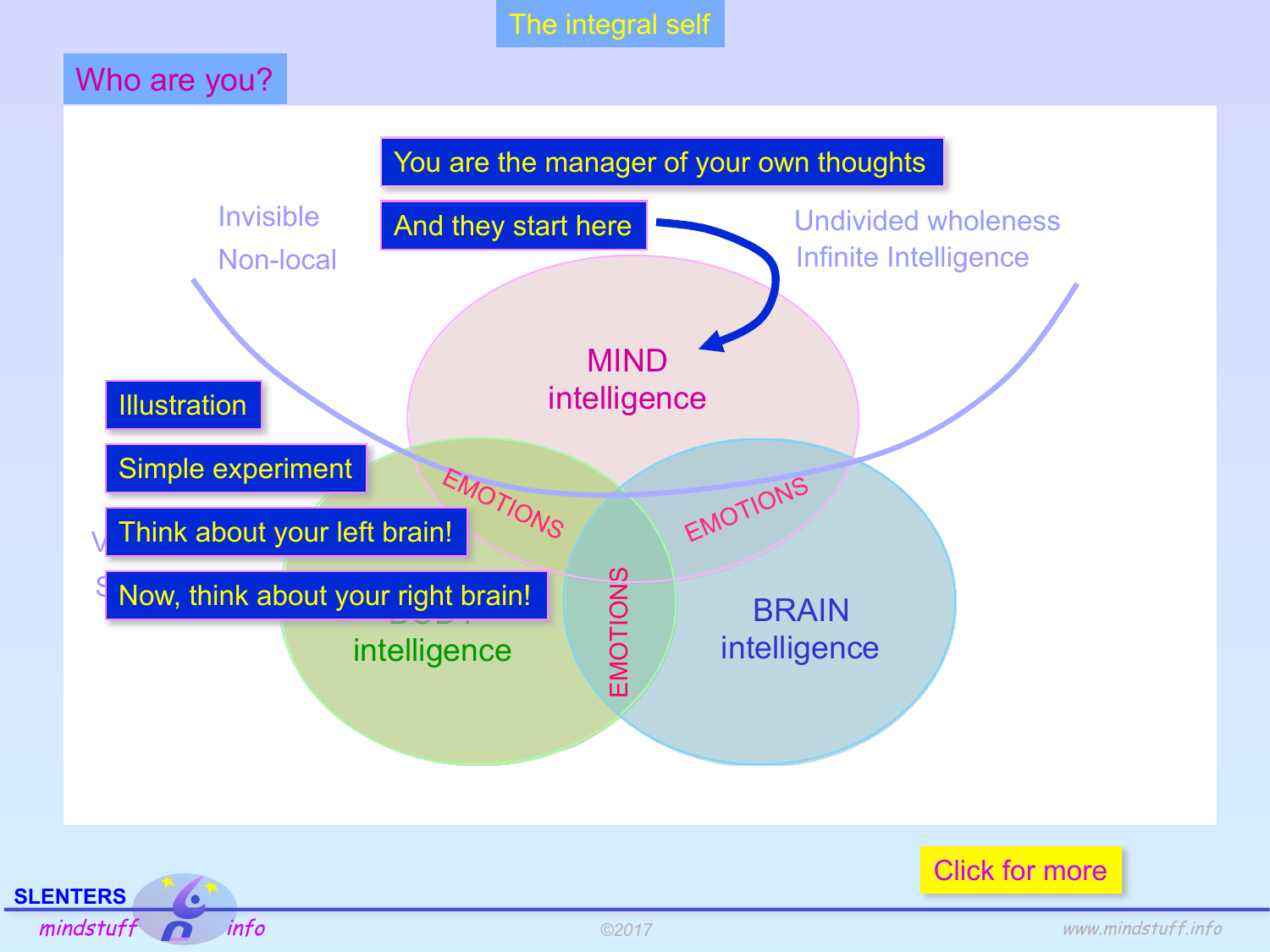# Who are you?